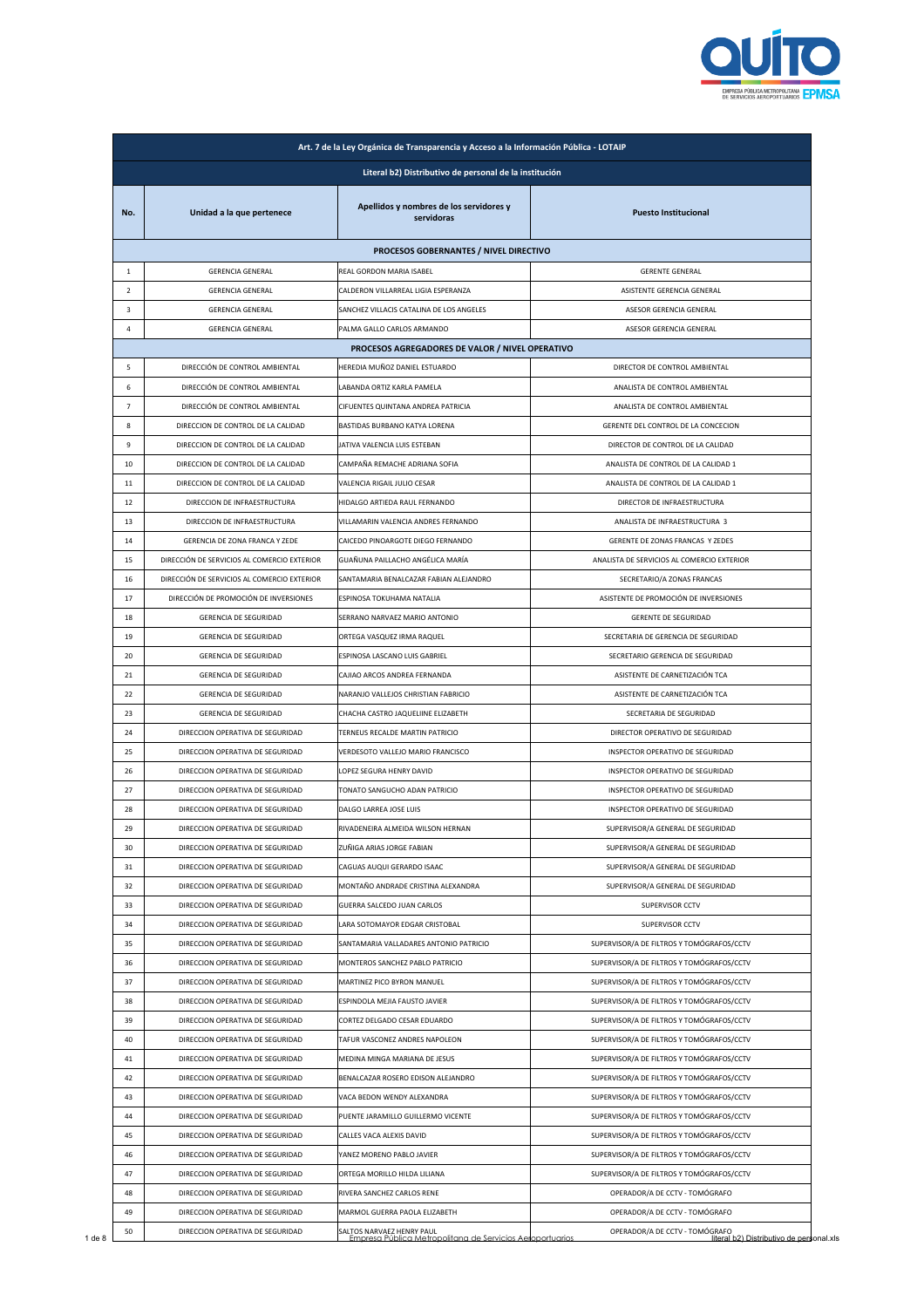

| 51         | DIRECCION OPERATIVA DE SEGURIDAD                                     | SANCHEZ VILLACIS PABLO VINICIO                                    | OPERADOR/A DE CCTV - TOMÓGRAFO             |
|------------|----------------------------------------------------------------------|-------------------------------------------------------------------|--------------------------------------------|
| 52         | DIRECCION OPERATIVA DE SEGURIDAD                                     | VELASTEGUI MENA GALO MARCELO                                      | OPERADOR/A DE CCTV - TOMÓGRAFO             |
| 53         | DIRECCION OPERATIVA DE SEGURIDAD                                     | GARCES CUEVA GABRIELA ESTEFANIA                                   | OPERADOR/A DE CCTV - TOMÓGRAFO             |
| 54         | DIRECCION OPERATIVA DE SEGURIDAD                                     | FIERRO BAEZ JUAN CARLOS                                           | OPERADOR/A DE CCTV - TOMÓGRAFO             |
| 55         | DIRECCION OPERATIVA DE SEGURIDAD                                     | MUÑOZ MORALES VICTOR HUGO                                         | OPERADOR/A DE CCTV - TOMÓGRAFO             |
| 56         | DIRECCION OPERATIVA DE SEGURIDAD                                     | ALEMAN LUNA MARIA ALEJANDRA                                       | OPERADOR/A DE CCTV - TOMÓGRAFO             |
| 57         | DIRECCION OPERATIVA DE SEGURIDAD                                     | LITUMA SARMIENTO WILMER LENIN                                     | OPERADOR/A DE CCTV - TOMÓGRAFO             |
| 58         | DIRECCION OPERATIVA DE SEGURIDAD                                     | ÑAUPARI ESPINOSA WILLIAM RICHARD                                  | OPERADOR/A DE CCTV - TOMÓGRAFO             |
| 59         | DIRECCION OPERATIVA DE SEGURIDAD                                     | BARRAGAN ORELLANA NELSON DAVID                                    | AGENTE DE SEGURIDAD                        |
| 60         | DIRECCION OPERATIVA DE SEGURIDAD                                     | ALARCON RODRIGUEZ CARLOS ALBERTO                                  | AGENTE DE SEGURIDAD                        |
| 61         | DIRECCION OPERATIVA DE SEGURIDAD                                     | ALCIVAR MACIAS MAYRA BELEN                                        | AGENTE DE SEGURIDAD                        |
| 62         | DIRECCION OPERATIVA DE SEGURIDAD                                     | ALMACHI VILLAREAL MARIA SOLEDAD                                   | AGENTE DE SEGURIDAD                        |
| 63         | DIRECCION OPERATIVA DE SEGURIDAD                                     | ALTAMIRANO SOLANO CRISTIAN MARCELO                                | AGENTE DE SEGURIDAD                        |
| 64         | DIRECCION OPERATIVA DE SEGURIDAD                                     | ABAD AGUINAGA IVAN GUSTAVO                                        | AGENTE DE SEGURIDAD                        |
| 65         | DIRECCION OPERATIVA DE SEGURIDAD                                     | AMORES LASCANO WILLIAN PATRICIO                                   | AGENTE DE SEGURIDAD                        |
| 66         | DIRECCION OPERATIVA DE SEGURIDAD                                     | MEDRANO BENALCAZAR SASKIA KARINA                                  | AGENTE DE SEGURIDAD                        |
| 67         | DIRECCION OPERATIVA DE SEGURIDAD                                     | ALAVA GARCIA MARCELO EUGENIO                                      | AGENTE DE SEGURIDAD                        |
| 68         | DIRECCION OPERATIVA DE SEGURIDAD                                     | BASANTES RODRIGUEZ DOLORES JACKELINE                              | AGENTE DE SEGURIDAD                        |
| 69         | DIRECCION OPERATIVA DE SEGURIDAD                                     | <b>BAUZ ORTIZ ENRIQUE FABIAN</b>                                  | AGENTE DE SEGURIDAD                        |
| 70         | DIRECCION OPERATIVA DE SEGURIDAD                                     | AREVALO IMACAÑA MARIA MATILDE                                     | AGENTE DE SEGURIDAD                        |
| 71         | DIRECCION OPERATIVA DE SEGURIDAD                                     | CALVOPIÑA NARVAEZ PEDRO DANIEL                                    | AGENTE DE SEGURIDAD                        |
| 72         | DIRECCION OPERATIVA DE SEGURIDAD                                     | AGUINAGA ALMEIDA MAIRA MARILU                                     | AGENTE DE SEGURIDAD                        |
| 73         | DIRECCION OPERATIVA DE SEGURIDAD                                     | CAMPOVERDE CAMPOVERDE LIDIA MARIA                                 | AGENTE DE SEGURIDAD                        |
| 74         | DIRECCION OPERATIVA DE SEGURIDAD                                     | CAMPOVERDE CAMPOVERDE MIRIAN ROSARIO                              | AGENTE DE SEGURIDAD                        |
| 75         | DIRECCION OPERATIVA DE SEGURIDAD                                     | CASTILLO SOSA DIEGO ARMANDO                                       | AGENTE DE SEGURIDAD                        |
| 76         | DIRECCION OPERATIVA DE SEGURIDAD                                     | CAZA SUQUILLO WILIAN SANTIAGO                                     | AGENTE DE SEGURIDAD                        |
| 77         | DIRECCION OPERATIVA DE SEGURIDAD                                     | CEDEÑO PLUAS FRANKLIN ANDRES                                      | AGENTE DE SEGURIDAD                        |
| 78         | DIRECCION OPERATIVA DE SEGURIDAD                                     | AGUIRRE CARVAJAL DIEGO MARCELO                                    | AGENTE DE SEGURIDAD                        |
| 79         | DIRECCION OPERATIVA DE SEGURIDAD                                     | CHAVEZ PARRA ALVARO RENATO                                        | AGENTE DE SEGURIDAD                        |
| 80         | DIRECCION OPERATIVA DE SEGURIDAD                                     | CHAVEZ VALENCIA BYRON RICARDO                                     | AGENTE DE SEGURIDAD                        |
| 81         | DIRECCION OPERATIVA DE SEGURIDAD                                     | TAPIA LARA LUIS GUILLERMO                                         | AGENTE DE SEGURIDAD                        |
| 82         | DIRECCION OPERATIVA DE SEGURIDAD                                     | CONTRERAS CAMACHO BYRON ANTONIO VICENTE                           | AGENTE DE SEGURIDAD                        |
| 83         | DIRECCION OPERATIVA DE SEGURIDAD                                     | DIAZ VITERI GUSTAVO JAVIER                                        | AGENTE DE SEGURIDAD                        |
| 84         | DIRECCION OPERATIVA DE SEGURIDAD                                     | CRIOLLO ROMERO GLORIA PIEDAD                                      | AGENTE DE SEGURIDAD                        |
| 85         | DIRECCION OPERATIVA DE SEGURIDAD                                     | ANDINO REINOSO RITA SHEILA                                        | AGENTE DE SEGURIDAD                        |
| 86         | DIRECCION OPERATIVA DE SEGURIDAD                                     | CUMBAL PEREZ PAOLA ALEJANDRA                                      | AGENTE DE SEGURIDAD                        |
| 87         | DIRECCION OPERATIVA DE SEGURIDAD                                     | FIERRO ARROYO HENRRY PAUL                                         | AGENTE DE SEGURIDAD                        |
| 88         | DIRECCION OPERATIVA DE SEGURIDAD                                     | FLOR HERRERA CHRISTIAN FERNANDO                                   | AGENTE DE SEGURIDAD                        |
| 89         | DIRECCION OPERATIVA DE SEGURIDAD                                     | FLORES CULQUI ORLANDO HERIBERTO                                   | AGENTE DE SEGURIDAD                        |
| 90         | DIRECCION OPERATIVA DE SEGURIDAD                                     | GALLARDO ALBARRACIN GONZALO OSWALDO                               | AGENTE DE SEGURIDAD                        |
| 91         | DIRECCION OPERATIVA DE SEGURIDAD                                     | GARCIA CAIZAPANTA GONZALO AUGUSTO                                 | AGENTE DE SEGURIDAD                        |
| 92         | DIRECCION OPERATIVA DE SEGURIDAD                                     | <b>GUERRERO TIPAS ANGEL MARIA</b>                                 | AGENTE DE SEGURIDAD                        |
| 93         | DIRECCION OPERATIVA DE SEGURIDAD                                     | GARCIA FIERRO MIRIAN TERESA                                       | AGENTE DE SEGURIDAD                        |
| 94         | DIRECCION OPERATIVA DE SEGURIDAD                                     | ANALUISA CRUZ JESUS MARCELO                                       | AGENTE DE SEGURIDAD                        |
| 95         | DIRECCION OPERATIVA DE SEGURIDAD                                     | GARCIA REYES WILLIAMS HENRY                                       | AGENTE DE SEGURIDAD                        |
| 96         |                                                                      | <b>GARRIDO HECTOR ARTURO</b>                                      |                                            |
| 97         | DIRECCION OPERATIVA DE SEGURIDAD                                     |                                                                   | AGENTE DE SEGURIDAD                        |
|            | DIRECCION OPERATIVA DE SEGURIDAD                                     | GONZALEZ HERRERA MARIO JAVIER                                     | AGENTE DE SEGURIDAD                        |
| 98         | DIRECCION OPERATIVA DE SEGURIDAD                                     | HARO FLORES DIEGO FERNANDO                                        | AGENTE DE SEGURIDAD                        |
| 99         | DIRECCION OPERATIVA DE SEGURIDAD                                     | INTRIAGO CABRERA LEONARDO MIGUEL                                  | AGENTE DE SEGURIDAD                        |
| 100        | DIRECCION OPERATIVA DE SEGURIDAD                                     | CAMUES PILATAXI WILMAN EDUARDO                                    | AGENTE DE SEGURIDAD                        |
| 101        | DIRECCION OPERATIVA DE SEGURIDAD                                     | JARAMILLO OSSANDON JAVIER MARCELO                                 | AGENTE DE SEGURIDAD                        |
| 102        | DIRECCION OPERATIVA DE SEGURIDAD                                     | JARAMILLO SAAVEDRA AUGUSTO SANTIAGO                               | AGENTE DE SEGURIDAD                        |
| 103        | DIRECCION OPERATIVA DE SEGURIDAD                                     | ARCE JARAMILLO DIEGO ALEJANDRO                                    | AGENTE DE SEGURIDAD                        |
| 104        | DIRECCION OPERATIVA DE SEGURIDAD                                     | LASSO DIAZ LUIS MARCELO                                           | AGENTE DE SEGURIDAD                        |
|            |                                                                      |                                                                   |                                            |
| 105<br>106 | DIRECCION OPERATIVA DE SEGURIDAD<br>DIRECCION OPERATIVA DE SEGURIDAD | LEIVA CAMPOVERDE FERNANDO ARTEMAN<br>LEIVA RODRIGUEZ PABLO EMILIO | AGENTE DE SEGURIDAD<br>AGENTE DE SEGURIDAD |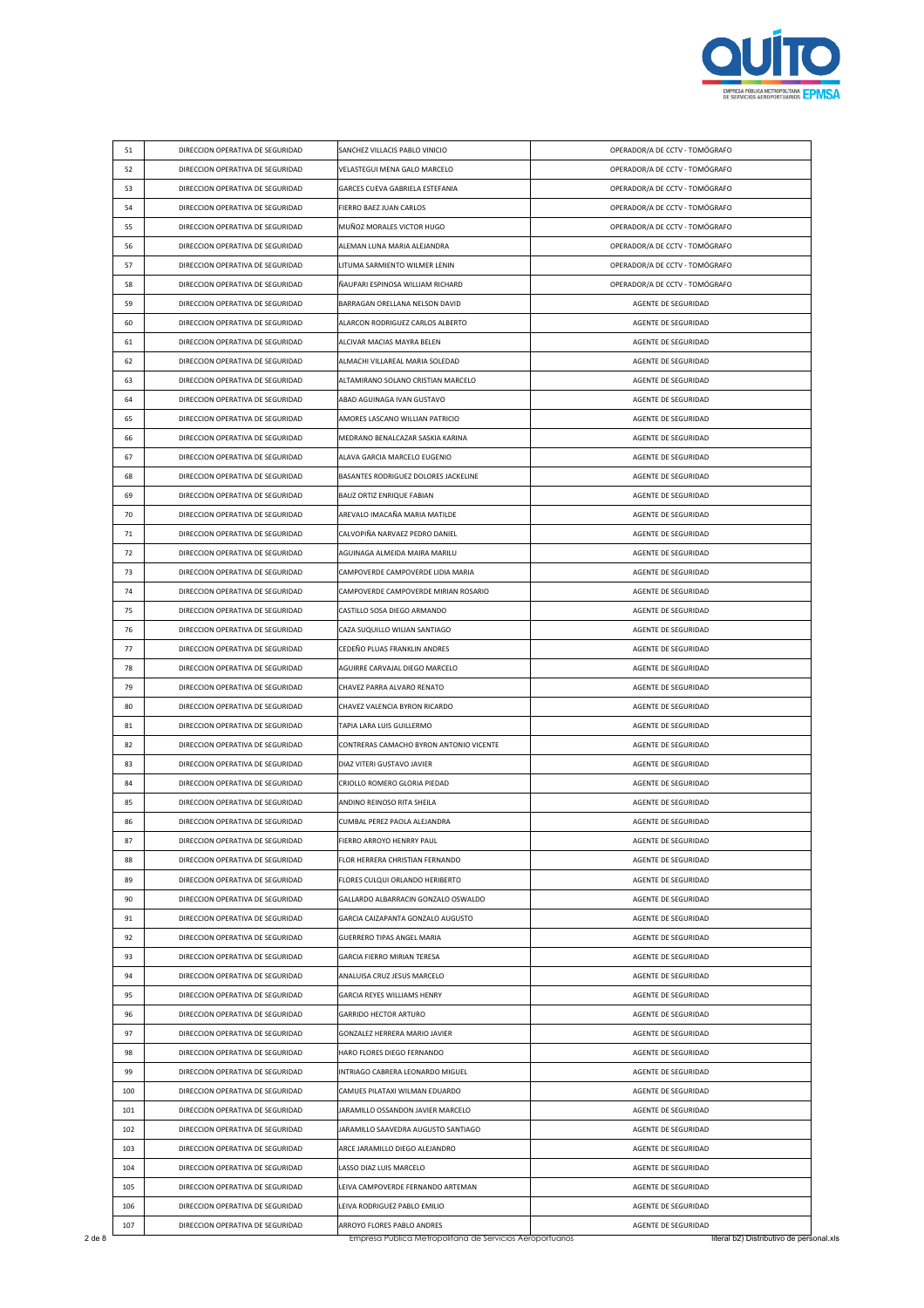

| 108 | DIRECCION OPERATIVA DE SEGURIDAD                                     | LOPEZ GUERRERO LUIS ERNESTO                                 | AGENTE DE SEGURIDAD                        |
|-----|----------------------------------------------------------------------|-------------------------------------------------------------|--------------------------------------------|
| 109 | DIRECCION OPERATIVA DE SEGURIDAD                                     | LOPEZ LOOR MARIA LORENA                                     | AGENTE DE SEGURIDAD                        |
| 110 | DIRECCION OPERATIVA DE SEGURIDAD                                     | AVILA CABEZAS BALBINA MARJORIE                              | AGENTE DE SEGURIDAD                        |
| 111 | DIRECCION OPERATIVA DE SEGURIDAD                                     | BARRAGAN GUERRERO CINTIA MARIBEL                            | AGENTE DE SEGURIDAD                        |
| 112 | DIRECCION OPERATIVA DE SEGURIDAD                                     | BENALCAZAR HERRERA MAYRA CRISTINA                           | AGENTE DE SEGURIDAD                        |
| 113 | DIRECCION OPERATIVA DE SEGURIDAD                                     | MATAMOROS QUIROZ FRANCO EGIDIO                              | AGENTE DE SEGURIDAD                        |
| 114 | DIRECCION OPERATIVA DE SEGURIDAD                                     | MENDIA OÑATE MYRIAN DEL PILAR                               | AGENTE DE SEGURIDAD                        |
| 115 | DIRECCION OPERATIVA DE SEGURIDAD                                     | MONTESDEOCA CARRIEL CONSUELO DE LOS ANGELES                 | AGENTE DE SEGURIDAD                        |
| 116 | DIRECCION OPERATIVA DE SEGURIDAD                                     | MERCHAN BAQUERIZO EDUARDO PATRICIO                          | AGENTE DE SEGURIDAD                        |
| 117 | DIRECCION OPERATIVA DE SEGURIDAD                                     | MERINO MANCHENO ROBERTO CARLOS                              | AGENTE DE SEGURIDAD                        |
| 118 | DIRECCION OPERATIVA DE SEGURIDAD                                     | MIÑO ORTEGA CRISTIAN MARCEL                                 | AGENTE DE SEGURIDAD                        |
| 119 | DIRECCION OPERATIVA DE SEGURIDAD                                     | BENAVIDES HARO MARCO JAVIER                                 | AGENTE DE SEGURIDAD                        |
| 120 | DIRECCION OPERATIVA DE SEGURIDAD                                     | MOLINA MORENO RAMIRO OLMEDO                                 | AGENTE DE SEGURIDAD                        |
| 121 | DIRECCION OPERATIVA DE SEGURIDAD                                     | MONTALVO ENRIQUEZ PEDRO RAFAEL                              | AGENTE DE SEGURIDAD                        |
| 122 | DIRECCION OPERATIVA DE SEGURIDAD                                     | MORALES PAVON FREDDY ANGEL                                  | AGENTE DE SEGURIDAD                        |
| 123 | DIRECCION OPERATIVA DE SEGURIDAD                                     | MORENO TELMO AUGUSTO                                        | AGENTE DE SEGURIDAD                        |
| 124 | DIRECCION OPERATIVA DE SEGURIDAD                                     | NARANJO SALGUERO AIDA DE LOS ANGELES                        | AGENTE DE SEGURIDAD                        |
| 125 | DIRECCION OPERATIVA DE SEGURIDAD                                     | NARVAEZ CAMINO DIEGO FERNANDO                               | AGENTE DE SEGURIDAD                        |
| 126 | DIRECCION OPERATIVA DE SEGURIDAD                                     | GALARZA CABRERA GISELA GUADALUPE                            | AGENTE DE SEGURIDAD                        |
| 127 | DIRECCION OPERATIVA DE SEGURIDAD                                     | NARVAEZ SEGURA JOSELITO ONASIS                              | AGENTE DE SEGURIDAD                        |
| 128 | DIRECCION OPERATIVA DE SEGURIDAD                                     | DIAZ BASTIDAS MANOLO PATRICIO                               | AGENTE DE SEGURIDAD                        |
| 129 | DIRECCION OPERATIVA DE SEGURIDAD                                     | OLIVES JAMA ELIO DIOMEDES                                   | AGENTE DE SEGURIDAD                        |
| 130 | DIRECCION OPERATIVA DE SEGURIDAD                                     | ORDOÑEZ TOSCANO GUSTAVO ISAIAS                              | AGENTE DE SEGURIDAD                        |
| 131 | DIRECCION OPERATIVA DE SEGURIDAD                                     | ORELLANA BARZALLO FRIDA ANGELITA                            | AGENTE DE SEGURIDAD                        |
| 132 | DIRECCION OPERATIVA DE SEGURIDAD                                     | ORELLANA FREIRE CRISTIAN NAPOLEON                           | AGENTE DE SEGURIDAD                        |
| 133 | DIRECCION OPERATIVA DE SEGURIDAD                                     | OROZCO NARVAEZ DELIA MARIA                                  | AGENTE DE SEGURIDAD                        |
| 134 | DIRECCION OPERATIVA DE SEGURIDAD                                     | BRAVO PROAÑO MANUELA DEL ROCIO                              | AGENTE DE SEGURIDAD                        |
| 135 | DIRECCION OPERATIVA DE SEGURIDAD                                     | ARIAS NAVARRETE WILSON BERNARDO                             | AGENTE DE SEGURIDAD                        |
| 136 | DIRECCION OPERATIVA DE SEGURIDAD                                     | PAEZ GUACHAMIN BYRON GUSTAVO                                | AGENTE DE SEGURIDAD                        |
| 137 | DIRECCION OPERATIVA DE SEGURIDAD                                     | PAZMIÑO CONRRADO PATRICIO RODRIGO                           | AGENTE DE SEGURIDAD                        |
| 138 | DIRECCION OPERATIVA DE SEGURIDAD                                     | PEÑA BALDEON GUILLERMO PAUL                                 | AGENTE DE SEGURIDAD                        |
| 139 | DIRECCION OPERATIVA DE SEGURIDAD                                     | QUINTEROS MOSQUERA HENRRY GUSTAVO                           | AGENTE DE SEGURIDAD                        |
| 140 | DIRECCION OPERATIVA DE SEGURIDAD                                     | VILLACIS PEÑARRIETA EDGAR DANIEL                            | AGENTE DE SEGURIDAD                        |
| 141 | DIRECCION OPERATIVA DE SEGURIDAD                                     | ROBALINO RIVERA IRINA KATIUSCA                              | AGENTE DE SEGURIDAD                        |
| 142 | DIRECCION OPERATIVA DE SEGURIDAD                                     | BRITO CABEZAS GALO DAVID                                    | AGENTE DE SEGURIDAD                        |
| 143 | DIRECCION OPERATIVA DE SEGURIDAD                                     | ROBLES VALDEZ EFREN                                         | AGENTE DE SEGURIDAD                        |
| 144 | DIRECCION OPERATIVA DE SEGURIDAD                                     | RODRIGUEZ HERNANDEZ TANA                                    | AGENTE DE SEGURIDAD                        |
| 145 | DIRECCION OPERATIVA DE SEGURIDAD                                     | MONTAGUANO HERNANDEZ LUIS EDISON                            | AGENTE DE SEGURIDAD                        |
| 146 | DIRECCION OPERATIVA DE SEGURIDAD                                     | CADENA TORO ANDREA STEPHANY                                 | AGENTE DE SEGURIDAD                        |
| 147 | DIRECCION OPERATIVA DE SEGURIDAD                                     | ROSALES GARCES PABLO ESTEBAN                                | AGENTE DE SEGURIDAD                        |
| 148 | DIRECCION OPERATIVA DE SEGURIDAD                                     | ROSERO ZALDUMBIDE ROBERTO CARLOS                            | AGENTE DE SEGURIDAD                        |
| 149 | DIRECCION OPERATIVA DE SEGURIDAD                                     | RUEDA ROJAS MANUEL ANTONIO                                  | AGENTE DE SEGURIDAD                        |
| 150 | DIRECCION OPERATIVA DE SEGURIDAD                                     | OLIVES JAMA WACINTON AMABLE                                 | AGENTE DE SEGURIDAD                        |
| 151 | DIRECCION OPERATIVA DE SEGURIDAD                                     | LARA BERMEO KLEVER JUBITO                                   | AGENTE DE SEGURIDAD                        |
| 152 | DIRECCION OPERATIVA DE SEGURIDAD                                     | BENALCAZAR MELENDEZ EDISON OSWALDO                          | AGENTE DE SEGURIDAD                        |
| 153 | DIRECCION OPERATIVA DE SEGURIDAD                                     | TITUAÑA PACHECO FAUSTO CRISTIAN                             | AGENTE DE SEGURIDAD                        |
| 154 | DIRECCION OPERATIVA DE SEGURIDAD                                     | OSORIO SEGOVIA AMADO JORGE                                  | AGENTE DE SEGURIDAD                        |
| 155 | DIRECCION OPERATIVA DE SEGURIDAD                                     | BARRERA ORTEGA JUAN PABLO                                   | AGENTE DE SEGURIDAD                        |
| 156 | DIRECCION OPERATIVA DE SEGURIDAD                                     | GONZALEZ CRIOLLO FERNANDO NICANOR                           | AGENTE DE SEGURIDAD                        |
| 157 | DIRECCION OPERATIVA DE SEGURIDAD                                     | VACA ORTIZ ALBERTO                                          | AGENTE DE SEGURIDAD                        |
| 158 | DIRECCION OPERATIVA DE SEGURIDAD                                     | VEGA MOREJON DIEGO JOSE                                     | AGENTE DE SEGURIDAD                        |
| 159 | DIRECCION OPERATIVA DE SEGURIDAD                                     | VERGARA RAMIREZ HUGO VINICIO                                | AGENTE DE SEGURIDAD                        |
| 160 | DIRECCION OPERATIVA DE SEGURIDAD                                     | VILLA PEREZ JORGE ANIBAL                                    |                                            |
| 161 |                                                                      | VILLACRES LARA MARCO ANTONIO                                | AGENTE DE SEGURIDAD                        |
|     | DIRECCION OPERATIVA DE SEGURIDAD                                     |                                                             | AGENTE DE SEGURIDAD                        |
| 162 | DIRECCION OPERATIVA DE SEGURIDAD<br>DIRECCION OPERATIVA DE SEGURIDAD | CAIZA ZAPATA TANIA PAULINA<br>ZALDUMBIDE ALBUJA XAVIER ALEX | AGENTE DE SEGURIDAD<br>AGENTE DE SEGURIDAD |
| 163 |                                                                      |                                                             |                                            |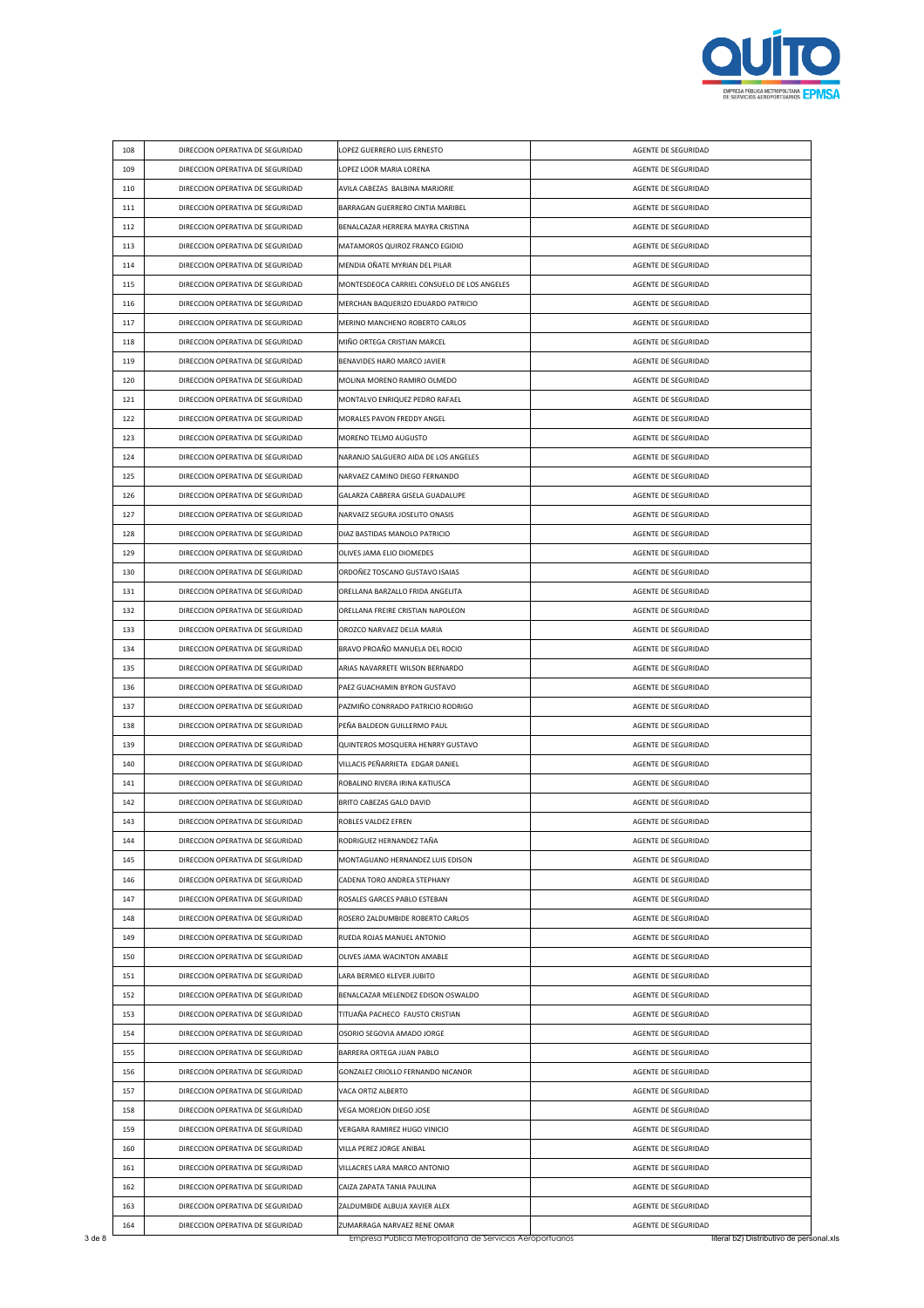

| 165 | DIRECCION OPERATIVA DE SEGURIDAD | CAJAS CUSME ALEXIS GUSTAVO            | AGENTE DE SEGURIDAD |
|-----|----------------------------------|---------------------------------------|---------------------|
| 166 | DIRECCION OPERATIVA DE SEGURIDAD | AGUIAR ORTA LUIS HUMBERTO             | AGENTE DE SEGURIDAD |
| 167 | DIRECCION OPERATIVA DE SEGURIDAD | ANDINO PANCHI GINNIO RAMIRO           | AGENTE DE SEGURIDAD |
| 168 | DIRECCION OPERATIVA DE SEGURIDAD | CAMACHO CALDERON SARA SALOME          | AGENTE DE SEGURIDAD |
| 169 | DIRECCION OPERATIVA DE SEGURIDAD | CADENA GUIASE RICHARD IVAN            | AGENTE DE SEGURIDAD |
| 170 | DIRECCION OPERATIVA DE SEGURIDAD | CASTILLO ARCOS ALEXIS GABRIEL         | AGENTE DE SEGURIDAD |
| 171 | DIRECCION OPERATIVA DE SEGURIDAD | CHICAIZA ATI EDUARDO PATRICIO         | AGENTE DE SEGURIDAD |
| 172 | DIRECCION OPERATIVA DE SEGURIDAD | GAROFALO GARCIA EDGAR NAPOLEON        | AGENTE DE SEGURIDAD |
| 173 | DIRECCION OPERATIVA DE SEGURIDAD | GRANJA JACOME CRISTIAN MIGUEL         | AGENTE DE SEGURIDAD |
| 174 | DIRECCION OPERATIVA DE SEGURIDAD | GUANOTASIG CHICAIZA CRISTIAN PAUL     | AGENTE DE SEGURIDAD |
| 175 | DIRECCION OPERATIVA DE SEGURIDAD | JIMENEZ CORAL ANIBAL ORLANDO          | AGENTE DE SEGURIDAD |
| 176 | DIRECCION OPERATIVA DE SEGURIDAD | JOZA ZAMBRANO DANIEL HUGO             | AGENTE DE SEGURIDAD |
| 177 | DIRECCION OPERATIVA DE SEGURIDAD | BAYAS MELENDREZ CARMEN ELIZABETH      | AGENTE DE SEGURIDAD |
| 178 | DIRECCION OPERATIVA DE SEGURIDAD | LIMA CAMPOVERDE MARCO ANTONIO         | AGENTE DE SEGURIDAD |
| 179 | DIRECCION OPERATIVA DE SEGURIDAD | MALDONADO BORJA EDWIN DAVID           | AGENTE DE SEGURIDAD |
| 180 | DIRECCION OPERATIVA DE SEGURIDAD | MURILLO CARRASCO ANGEL ANTONIO        | AGENTE DE SEGURIDAD |
| 181 | DIRECCION OPERATIVA DE SEGURIDAD | BRAVO GUALOTUÑA LUIS MARCELO          | AGENTE DE SEGURIDAD |
| 182 | DIRECCION OPERATIVA DE SEGURIDAD | PANCHI CEVALLOS EDWIN PATRICIO        | AGENTE DE SEGURIDAD |
| 183 | DIRECCION OPERATIVA DE SEGURIDAD | PEREZ SEGUNDO RAUL                    | AGENTE DE SEGURIDAD |
| 184 | DIRECCION OPERATIVA DE SEGURIDAD | BRAVO PATIÑO CARLOS FERNANDO          | AGENTE DE SEGURIDAD |
| 185 | DIRECCION OPERATIVA DE SEGURIDAD | PLUAS ANCHUNDIA MODESTO BENANCIO      | AGENTE DE SEGURIDAD |
| 186 | DIRECCION OPERATIVA DE SEGURIDAD | SEGOVIA BALDEZ DIEGO PATRICIO         | AGENTE DE SEGURIDAD |
| 187 | DIRECCION OPERATIVA DE SEGURIDAD | VERA CUSME MARIANO ERNESTO            | AGENTE DE SEGURIDAD |
| 188 | DIRECCION OPERATIVA DE SEGURIDAD | VERA VILELA YAJAIRA YADIRA            | AGENTE DE SEGURIDAD |
| 189 | DIRECCION OPERATIVA DE SEGURIDAD | GUACHO MALDONADO JESSICA ELIZABETH    | AGENTE DE SEGURIDAD |
| 190 | DIRECCION OPERATIVA DE SEGURIDAD | CALVA MONCAYO CRISTIAN YANDRY         | AGENTE DE SEGURIDAD |
| 191 | DIRECCION OPERATIVA DE SEGURIDAD | VILLEGAS REYES KARLA VIVIANA          | AGENTE DE SEGURIDAD |
| 192 | DIRECCION OPERATIVA DE SEGURIDAD | CARDENAS REVELO PEDRO OLIMPO          | AGENTE DE SEGURIDAD |
| 193 | DIRECCION OPERATIVA DE SEGURIDAD | CAMPOVERDE OCAMPOS LILIANA ISABEL     | AGENTE DE SEGURIDAD |
| 194 | DIRECCION OPERATIVA DE SEGURIDAD | CANDO GUAJALA MELANIA ELIZABETH       | AGENTE DE SEGURIDAD |
| 195 | DIRECCION OPERATIVA DE SEGURIDAD | CANO GAHONA WILSON ANTONIO            | AGENTE DE SEGURIDAD |
| 196 | DIRECCION OPERATIVA DE SEGURIDAD | CAÑIZARES MORENO LUIS ALBERTO         | AGENTE DE SEGURIDAD |
| 197 | DIRECCION OPERATIVA DE SEGURIDAD | CARABAJO CARABAJO JENNY ISABEL        | AGENTE DE SEGURIDAD |
| 198 | DIRECCION OPERATIVA DE SEGURIDAD | CERVANTES VINOCUNGA CHRISTIAN VINICIO | AGENTE DE SEGURIDAD |
| 199 | DIRECCION OPERATIVA DE SEGURIDAD | CHALA MENDES KARINA VIVIANA           | AGENTE DE SEGURIDAD |
| 200 | DIRECCION OPERATIVA DE SEGURIDAD | CHAMORRO ARMIJOS JENNY FERNANDA       | AGENTE DE SEGURIDAD |
| 201 | DIRECCION OPERATIVA DE SEGURIDAD | CHARCOPA HURTADO CARMEN JESSICA       | AGENTE DE SEGURIDAD |
| 202 | DIRECCION OPERATIVA DE SEGURIDAD | CORDOVA JARAMILLO WILMER FERNANDO     | AGENTE DE SEGURIDAD |
| 203 | DIRECCION OPERATIVA DE SEGURIDAD | CRIOLLO PALACIOS GERMAN ORLANDO       | AGENTE DE SEGURIDAD |
| 204 | DIRECCION OPERATIVA DE SEGURIDAD | CUASES CHUMPI LILIANA MARIBEL         | AGENTE DE SEGURIDAD |
| 205 | DIRECCION OPERATIVA DE SEGURIDAD | CUENCA VEGA DIANA SOLEDAD             | AGENTE DE SEGURIDAD |
| 206 | DIRECCION OPERATIVA DE SEGURIDAD | CULQUI LEON PABLO ISRAEL              | AGENTE DE SEGURIDAD |
| 207 | DIRECCION OPERATIVA DE SEGURIDAD | DEFAZ TUPIZA DANIELA MARGOTH          | AGENTE DE SEGURIDAD |
| 208 | DIRECCION OPERATIVA DE SEGURIDAD | DIAZ MONTESDEOCA LILIAN NARCISA       | AGENTE DE SEGURIDAD |
| 209 | DIRECCION OPERATIVA DE SEGURIDAD | ECHANIQUE VACA CAROLINA ELIZABETH     | AGENTE DE SEGURIDAD |
| 210 | DIRECCION OPERATIVA DE SEGURIDAD | ERAZO VILLACIS DIEGO JAVIER           | AGENTE DE SEGURIDAD |
| 211 | DIRECCION OPERATIVA DE SEGURIDAD | ESPINEL BENAVIDES DIEGO MAURICIO      | AGENTE DE SEGURIDAD |
| 212 | DIRECCION OPERATIVA DE SEGURIDAD | ESPINOSA BORJA VICTOR PAUL            | AGENTE DE SEGURIDAD |
| 213 | DIRECCION OPERATIVA DE SEGURIDAD | ESPINOZA TENEDA LOURDES ALICIA        | AGENTE DE SEGURIDAD |
| 214 | DIRECCION OPERATIVA DE SEGURIDAD | ESTRADA ULCO CARLOS ALBERTO           | AGENTE DE SEGURIDAD |
|     |                                  |                                       |                     |
| 215 | DIRECCION OPERATIVA DE SEGURIDAD | CASTILLO CASTILLO MERCY ROSARIO       | AGENTE DE SEGURIDAD |
| 216 | DIRECCION OPERATIVA DE SEGURIDAD | GAIBOR MARTINEZ ANDREA GABRIELA       | AGENTE DE SEGURIDAD |
| 217 | DIRECCION OPERATIVA DE SEGURIDAD | GANCHOZO VALENCIA FREDDY GUSTAVO      | AGENTE DE SEGURIDAD |
| 218 | DIRECCION OPERATIVA DE SEGURIDAD | GAVILANES BORJA WASHINGTON GENARO     | AGENTE DE SEGURIDAD |
| 219 | DIRECCION OPERATIVA DE SEGURIDAD | GAVILANES ALTAMIRANO STEVEN SANTIAGO  | AGENTE DE SEGURIDAD |
| 220 | DIRECCION OPERATIVA DE SEGURIDAD | CORNEJO VECILLA MARIA LORENA          | AGENTE DE SEGURIDAD |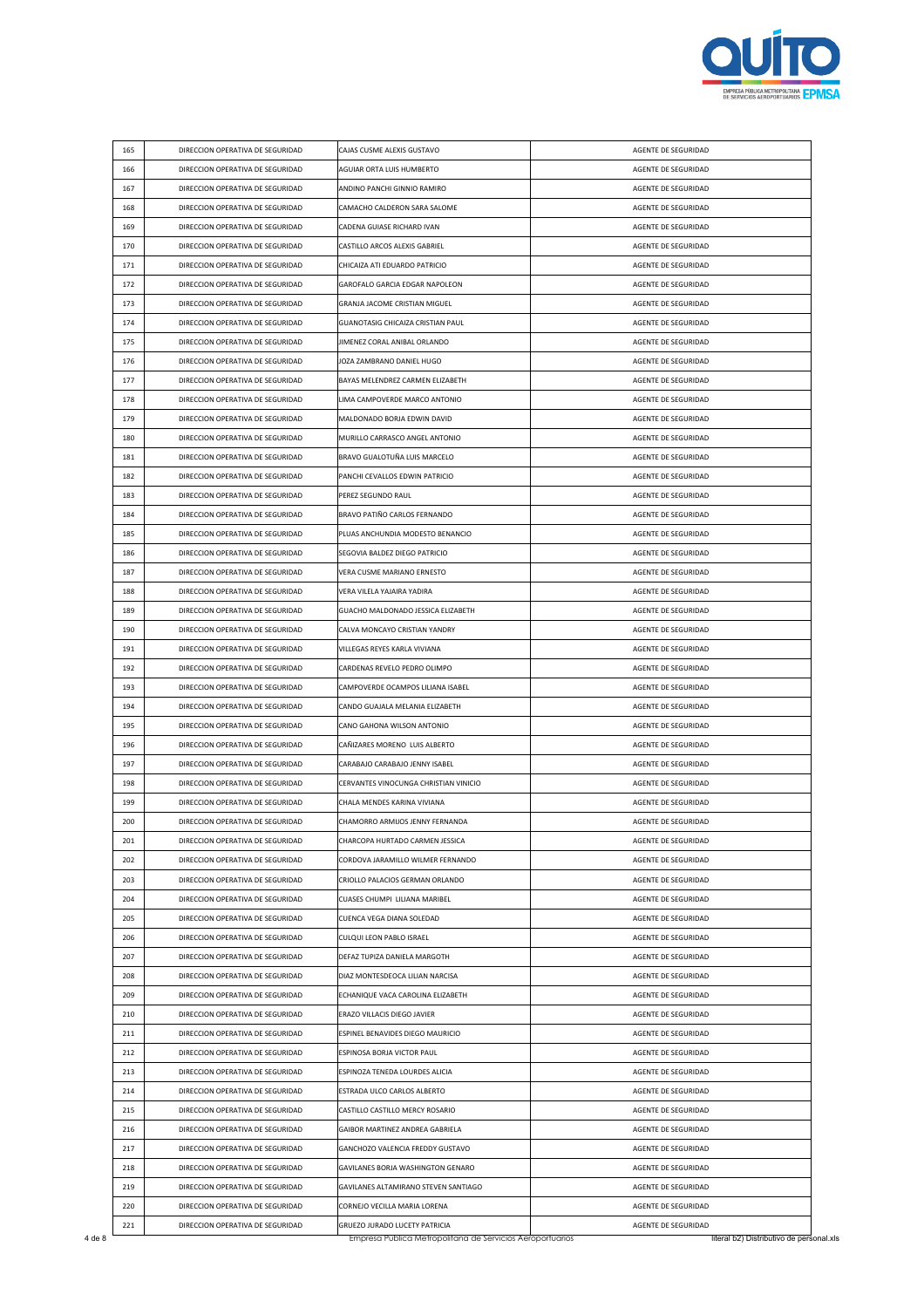

| 222 | DIRECCION OPERATIVA DE SEGURIDAD | GUACHAMIN CUSHQUI MARITZA ANGELICA      | AGENTE DE SEGURIDAD |
|-----|----------------------------------|-----------------------------------------|---------------------|
| 223 | DIRECCION OPERATIVA DE SEGURIDAD | GUAMAN CAJO WASHINGTON RAMIRO           | AGENTE DE SEGURIDAD |
| 224 | DIRECCION OPERATIVA DE SEGURIDAD | GUAMAN CELI DIEGO JAVIER                | AGENTE DE SEGURIDAD |
| 225 | DIRECCION OPERATIVA DE SEGURIDAD | GUAMAN LUCIO NESTOR AURELIO             | AGENTE DE SEGURIDAD |
| 226 | DIRECCION OPERATIVA DE SEGURIDAD | CORREA CORREA MILTON MANUEL             | AGENTE DE SEGURIDAD |
| 227 | DIRECCION OPERATIVA DE SEGURIDAD | GUAÑUNA SIMBAÑA JEANNETH ALEXANDRA      | AGENTE DE SEGURIDAD |
| 228 | DIRECCION OPERATIVA DE SEGURIDAD | HERNANDEZ AVALOS LEONARDO JOSE          | AGENTE DE SEGURIDAD |
| 229 | DIRECCION OPERATIVA DE SEGURIDAD | HERRERA HERRERA ZARA LORENA             | AGENTE DE SEGURIDAD |
| 230 | DIRECCION OPERATIVA DE SEGURIDAD | FARINANGO CHUSHIG JAIME ROBERTO         | AGENTE DE SEGURIDAD |
| 231 | DIRECCION OPERATIVA DE SEGURIDAD | JACOME VINUEZA LUIS HUMBERTO            | AGENTE DE SEGURIDAD |
| 232 | DIRECCION OPERATIVA DE SEGURIDAD | JARAMILLO SANCHEZ ROBERTO JAVIER        | AGENTE DE SEGURIDAD |
| 233 | DIRECCION OPERATIVA DE SEGURIDAD | JARAMILLO VALAREZO FULTON VICENTE       | AGENTE DE SEGURIDAD |
| 234 | DIRECCION OPERATIVA DE SEGURIDAD | LARCO PEREZ ALEXANDER FABRICIO          | AGENTE DE SEGURIDAD |
| 235 | DIRECCION OPERATIVA DE SEGURIDAD | LEIVA NEGRETE ANDRES MARCELO            | AGENTE DE SEGURIDAD |
| 236 | DIRECCION OPERATIVA DE SEGURIDAD | GARCIA OROSCO ALEXANDRA ELIZABETH       | AGENTE DE SEGURIDAD |
| 237 | DIRECCION OPERATIVA DE SEGURIDAD | LEON DELGADO EDISON VINICIO             | AGENTE DE SEGURIDAD |
| 238 | DIRECCION OPERATIVA DE SEGURIDAD | LLUMIQUINGA CAJAMARCA LUIS HUMBERTO     | AGENTE DE SEGURIDAD |
| 239 | DIRECCION OPERATIVA DE SEGURIDAD | LOPEZ CARRION SEGUNDO ROBERTO           | AGENTE DE SEGURIDAD |
| 240 | DIRECCION OPERATIVA DE SEGURIDAD | LUCERO CHALACAN GANDY VLADIMIR          | AGENTE DE SEGURIDAD |
| 241 | DIRECCION OPERATIVA DE SEGURIDAD | MACAS SUING PIEDAD BEATRIZ              | AGENTE DE SEGURIDAD |
| 242 | DIRECCION OPERATIVA DE SEGURIDAD | MALES REYES NATALIA YOLANDA             | AGENTE DE SEGURIDAD |
| 243 | DIRECCION OPERATIVA DE SEGURIDAD | MALLIQUINGA OCHOA MARIA BEATRIZ         | AGENTE DE SEGURIDAD |
| 244 | DIRECCION OPERATIVA DE SEGURIDAD | GOMEZ AZA DIEGO ALEJANDRO               | AGENTE DE SEGURIDAD |
| 245 | DIRECCION OPERATIVA DE SEGURIDAD | MEJIA PEREZ HUGO XAVIER                 | AGENTE DE SEGURIDAD |
| 246 | DIRECCION OPERATIVA DE SEGURIDAD | MENENDEZ GARZON JOSE IGNACIO            | AGENTE DE SEGURIDAD |
| 247 | DIRECCION OPERATIVA DE SEGURIDAD | MERA BUCHELI EDWIN ORLANDO              | AGENTE DE SEGURIDAD |
| 248 | DIRECCION OPERATIVA DE SEGURIDAD | MESIAS IDROBO ANDRES PAUL               | AGENTE DE SEGURIDAD |
| 249 | DIRECCION OPERATIVA DE SEGURIDAD | MIER FELIX RODRIGO XAVIER               | AGENTE DE SEGURIDAD |
| 250 | DIRECCION OPERATIVA DE SEGURIDAD | GONZALEZ RIVERA MAXIMILIANO EFRAIN      | AGENTE DE SEGURIDAD |
| 251 | DIRECCION OPERATIVA DE SEGURIDAD | MONDRAGON MARTINEZ ANTONIO RODRIGO      | AGENTE DE SEGURIDAD |
| 252 | DIRECCION OPERATIVA DE SEGURIDAD | MORENO JARA ROBERTO FERNANDO            | AGENTE DE SEGURIDAD |
| 253 | DIRECCION OPERATIVA DE SEGURIDAD | MOSCOSO PEREZ ESTEBAN FRANCISCO         | AGENTE DE SEGURIDAD |
| 254 | DIRECCION OPERATIVA DE SEGURIDAD | GUAYANLEMA CARANGUAY DIANA CAROLINA     | AGENTE DE SEGURIDAD |
| 255 | DIRECCION OPERATIVA DE SEGURIDAD | NARVAEZ ORQUERA CRISTINA DANIELA        | AGENTE DE SEGURIDAD |
| 256 | DIRECCION OPERATIVA DE SEGURIDAD | NARVAEZ PONCE WILLIAM ROBERTO           | AGENTE DE SEGURIDAD |
| 257 | DIRECCION OPERATIVA DE SEGURIDAD | ÑACATO SISALEMA JUAN CARLOS             | AGENTE DE SEGURIDAD |
|     |                                  |                                         |                     |
| 258 | DIRECCION OPERATIVA DE SEGURIDAD | PADILLA ARBOLEDA CESAR AUGUSTO          | AGENTE DE SEGURIDAD |
| 259 | DIRECCION OPERATIVA DE SEGURIDAD | PASTAZ PILLAJO ALEXANDRA MARGARITA      | AGENTE DE SEGURIDAD |
| 260 | DIRECCION OPERATIVA DE SEGURIDAD | PAZMIÑO LEON JORGE ENRIQUE              | AGENTE DE SEGURIDAD |
| 261 | DIRECCION OPERATIVA DE SEGURIDAD | PAZMIÑO LOOR MARIA AUXILIADORA          | AGENTE DE SEGURIDAD |
| 262 | DIRECCION OPERATIVA DE SEGURIDAD | PEREZ PARRA LEOPOLDO STALIN             | AGENTE DE SEGURIDAD |
| 263 | DIRECCION OPERATIVA DE SEGURIDAD | PILA PINANGO JOSE SANTOS                | AGENTE DE SEGURIDAD |
| 264 | DIRECCION OPERATIVA DE SEGURIDAD | PILCA JULIO JAVIER ANTONIO              | AGENTE DE SEGURIDAD |
| 265 | DIRECCION OPERATIVA DE SEGURIDAD | PINCAY SOLEDISPA GUADALUPE DEL CONSUELO | AGENTE DE SEGURIDAD |
| 266 | DIRECCION OPERATIVA DE SEGURIDAD | PONCE MOSCOSO HUGO SANTIAGO             | AGENTE DE SEGURIDAD |
| 267 | DIRECCION OPERATIVA DE SEGURIDAD | POVEDA VITERI CRISTINA ELIZABETH        | AGENTE DE SEGURIDAD |
| 268 | DIRECCION OPERATIVA DE SEGURIDAD | QUILUMBA CEVALLOS LUIS HUMBERTO         | AGENTE DE SEGURIDAD |
| 269 | DIRECCION OPERATIVA DE SEGURIDAD | HUERA ALVAREZ ROSA LILIANA              | AGENTE DE SEGURIDAD |
| 270 | DIRECCION OPERATIVA DE SEGURIDAD | QUIMBITA PIEDRA LUIS GONZALO            | AGENTE DE SEGURIDAD |
| 271 | DIRECCION OPERATIVA DE SEGURIDAD | QUINCHIGUANGO QUINAHUANO WILIAN ARMANDO | AGENTE DE SEGURIDAD |
| 272 | DIRECCION OPERATIVA DE SEGURIDAD | QUISPE TITUAÑA GALO MEDARDO             | AGENTE DE SEGURIDAD |
| 273 | DIRECCION OPERATIVA DE SEGURIDAD | RAMIREZ NOBOA CESAR GUSTAVO             | AGENTE DE SEGURIDAD |
| 274 | DIRECCION OPERATIVA DE SEGURIDAD | REAL GUAMAN MEDARDO PATRICIO            | AGENTE DE SEGURIDAD |
|     |                                  | RENGIFO MARIN RITA ALEXANDRA            | AGENTE DE SEGURIDAD |
| 275 | DIRECCION OPERATIVA DE SEGURIDAD |                                         |                     |
| 276 | DIRECCION OPERATIVA DE SEGURIDAD | REYES RODAS INDIRA ELOISA               | AGENTE DE SEGURIDAD |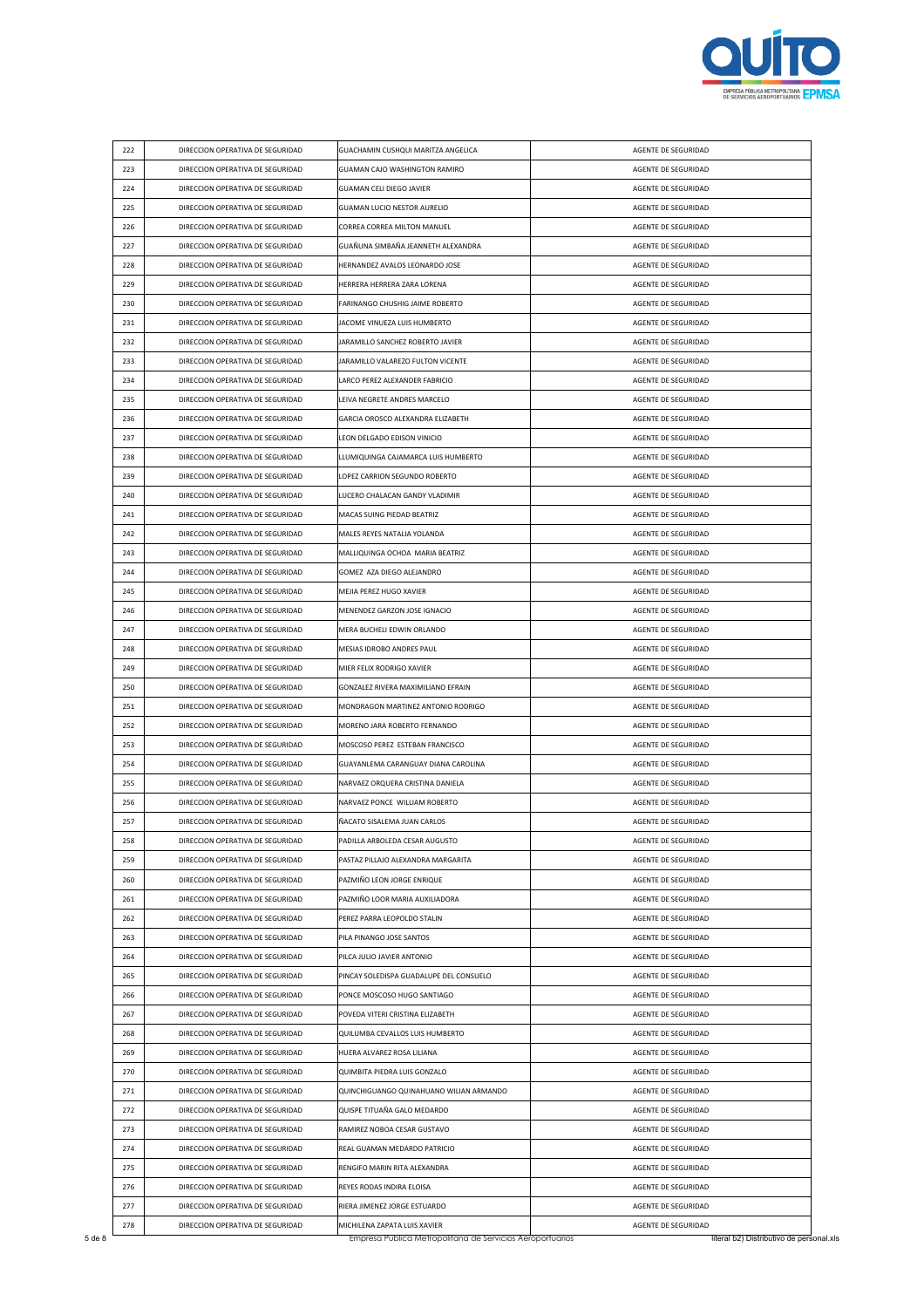

| 279 | DIRECCION OPERATIVA DE SEGURIDAD                                     | RODRIGUEZ CHAVEZ GASTERLU ARACELY  | AGENTE DE SEGURIDAD |
|-----|----------------------------------------------------------------------|------------------------------------|---------------------|
| 280 | DIRECCION OPERATIVA DE SEGURIDAD                                     | RODRIGUEZ RODRIGUEZ WILLIAM EFREN  | AGENTE DE SEGURIDAD |
| 281 | DIRECCION OPERATIVA DE SEGURIDAD                                     | ROMAN RIOS WASHINGTON PAUL         | AGENTE DE SEGURIDAD |
| 282 | DIRECCION OPERATIVA DE SEGURIDAD                                     | SALAZAR RUALES EDGUIN FERNANDO     | AGENTE DE SEGURIDAD |
| 283 | DIRECCION OPERATIVA DE SEGURIDAD                                     | OROZCO ATIAJA OSWALDO RICARDO      | AGENTE DE SEGURIDAD |
| 284 | DIRECCION OPERATIVA DE SEGURIDAD                                     | SANCHEZ HARO PAOLA VANESSA         | AGENTE DE SEGURIDAD |
| 285 | DIRECCION OPERATIVA DE SEGURIDAD                                     | SANTACRUZ ESPINOZA JOSE LEONCIO    | AGENTE DE SEGURIDAD |
| 286 | DIRECCION OPERATIVA DE SEGURIDAD                                     | SANTAMARIA BURGOS PABLO MARCELO    | AGENTE DE SEGURIDAD |
| 287 | DIRECCION OPERATIVA DE SEGURIDAD                                     | SANTILLAN ANDRADE JOSELYN TAMARA   | AGENTE DE SEGURIDAD |
| 288 | DIRECCION OPERATIVA DE SEGURIDAD                                     | SANTOLIVA SUASNAVAS CARLOS RAMIRO  | AGENTE DE SEGURIDAD |
| 289 | DIRECCION OPERATIVA DE SEGURIDAD                                     | SIMBAÑA SARAGOSIN MYRIAN JEANNETH  | AGENTE DE SEGURIDAD |
| 290 | DIRECCION OPERATIVA DE SEGURIDAD                                     | SOLEDISPA CHELE RAFAEL AUGUSTO     | AGENTE DE SEGURIDAD |
| 291 | DIRECCION OPERATIVA DE SEGURIDAD                                     | SORIA VIZUETE ANDRES GERARDO       | AGENTE DE SEGURIDAD |
| 292 | DIRECCION OPERATIVA DE SEGURIDAD                                     | SUASNAVAS SILVA CARLOS ALBERTO     | AGENTE DE SEGURIDAD |
| 293 | DIRECCION OPERATIVA DE SEGURIDAD                                     | SUNTAXI OLMEDO EVELIN SOLEDAD      | AGENTE DE SEGURIDAD |
| 294 | DIRECCION OPERATIVA DE SEGURIDAD                                     | TACO ÑACATO JORGE ANIBAL           | AGENTE DE SEGURIDAD |
| 295 | DIRECCION OPERATIVA DE SEGURIDAD                                     | TANDAYAMO CAZA WENDY ALEXANDRA     | AGENTE DE SEGURIDAD |
| 296 | DIRECCION OPERATIVA DE SEGURIDAD                                     | TAPIA DIAZ DANNY RAMIRO            | AGENTE DE SEGURIDAD |
| 297 | DIRECCION OPERATIVA DE SEGURIDAD                                     | TASIGUANO MATUTE EBELIN PATRICIA   | AGENTE DE SEGURIDAD |
| 298 | DIRECCION OPERATIVA DE SEGURIDAD                                     | TEQUIZ ORTEGA LILIANA GRACIELA     | AGENTE DE SEGURIDAD |
| 299 | DIRECCION OPERATIVA DE SEGURIDAD                                     | TOAPANTA GARRIDO JUAN GABRIEL      | AGENTE DE SEGURIDAD |
| 300 | DIRECCION OPERATIVA DE SEGURIDAD                                     | TOPON SALINAS ANDRES ROBERTO       | AGENTE DE SEGURIDAD |
| 301 | DIRECCION OPERATIVA DE SEGURIDAD                                     | TORRES ROBLES DANNY LEONARDO       | AGENTE DE SEGURIDAD |
| 302 | DIRECCION OPERATIVA DE SEGURIDAD                                     | VALAREZO CARPIO MARIA JOSE         | AGENTE DE SEGURIDAD |
| 303 | DIRECCION OPERATIVA DE SEGURIDAD                                     | VALDIVIESO PAREDES ANA MARIA       | AGENTE DE SEGURIDAD |
| 304 | DIRECCION OPERATIVA DE SEGURIDAD                                     | VALENCIA MACIAS EFREN ENRIQUE      | AGENTE DE SEGURIDAD |
| 305 | DIRECCION OPERATIVA DE SEGURIDAD                                     | VALENZUELA PEREZ CARLOS ARTURO     | AGENTE DE SEGURIDAD |
| 306 | DIRECCION OPERATIVA DE SEGURIDAD                                     | PADILLA VALENCIA ALEXANDER GABRIEL | AGENTE DE SEGURIDAD |
| 307 | DIRECCION OPERATIVA DE SEGURIDAD                                     | VASCONEZ CUBERO JORGE ERNESTO      | AGENTE DE SEGURIDAD |
| 308 | DIRECCION OPERATIVA DE SEGURIDAD                                     | VASCONEZ MELENDEZ MIRIAN MARIBEL   | AGENTE DE SEGURIDAD |
| 309 | DIRECCION OPERATIVA DE SEGURIDAD                                     | VELASTEGUI TORRES FERNANDO ANDRES  | AGENTE DE SEGURIDAD |
|     |                                                                      | VELEZ JACOME JESSICA CAROLINA      |                     |
| 310 | DIRECCION OPERATIVA DE SEGURIDAD                                     |                                    | AGENTE DE SEGURIDAD |
| 311 | DIRECCION OPERATIVA DE SEGURIDAD<br>DIRECCION OPERATIVA DE SEGURIDAD | VERA BARRE PEDRO MIGUEL            | AGENTE DE SEGURIDAD |
| 312 |                                                                      | VINUEZA JARAMILLO MARIA BELEN      | AGENTE DE SEGURIDAD |
| 313 | DIRECCION OPERATIVA DE SEGURIDAD                                     | YANEZ IBARRA RUBEN DARIO           | AGENTE DE SEGURIDAD |
| 314 | DIRECCION OPERATIVA DE SEGURIDAD                                     | ZALDUMBIDE VIZCAINO JOSE DANIEL    | AGENTE DE SEGURIDAD |
| 315 | DIRECCION OPERATIVA DE SEGURIDAD                                     | ZABALA CALDERON CHRISTIAN DAVID    | AGENTE DE SEGURIDAD |
| 316 | DIRECCION OPERATIVA DE SEGURIDAD                                     | ZAMBRANO JARAMILLO DIANA KAROLINA  | AGENTE DE SEGURIDAD |
| 317 | DIRECCION OPERATIVA DE SEGURIDAD                                     | ZAPATA CHAVEZ ABRAHAN DAVID        | AGENTE DE SEGURIDAD |
| 318 | DIRECCION OPERATIVA DE SEGURIDAD                                     | ZUÑIGA BUSTAMANTE HECTOR LUIS      | AGENTE DE SEGURIDAD |
| 319 | DIRECCION OPERATIVA DE SEGURIDAD                                     | RAMIREZ GONZALEZ ROXANNA MABEL     | AGENTE DE SEGURIDAD |
| 320 | DIRECCION OPERATIVA DE SEGURIDAD                                     | ROMERO TIPAN LEONARDO ANDRES       | AGENTE DE SEGURIDAD |
| 321 | DIRECCION OPERATIVA DE SEGURIDAD                                     | RUIZ FARIAS MAYCO SEGUNDO          | AGENTE DE SEGURIDAD |
| 322 | DIRECCION OPERATIVA DE SEGURIDAD                                     | SANDOVAL LECHON CARMEN MELIDA      | AGENTE DE SEGURIDAD |
| 323 | DIRECCION OPERATIVA DE SEGURIDAD                                     | TOAPAXI CHICAIZA MIGUEL ANGEL      | AGENTE DE SEGURIDAD |
| 324 | DIRECCION OPERATIVA DE SEGURIDAD                                     | VASCONEZ VILLALTA DELIA GABRIELA   | AGENTE DE SEGURIDAD |
| 325 | DIRECCION OPERATIVA DE SEGURIDAD                                     | YAGUAPAZ MALES ANA ALICIA          | AGENTE DE SEGURIDAD |
| 326 | DIRECCION OPERATIVA DE SEGURIDAD                                     | RAMOS ABAD JUAN CARLOS             | AGENTE DE SEGURIDAD |
| 327 | DIRECCION OPERATIVA DE SEGURIDAD                                     | JURADO PEÑAFIEL SONIA SALOME       | AGENTE DE SEGURIDAD |
| 328 | DIRECCION OPERATIVA DE SEGURIDAD                                     | CUMBAL ASHQUI VIVIANA ARACELI      | AGENTE DE SEGURIDAD |
| 329 | DIRECCION OPERATIVA DE SEGURIDAD                                     | BARRIGA CASTRO MARCO VINICIO       | AGENTE DE SEGURIDAD |
| 330 | DIRECCION OPERATIVA DE SEGURIDAD                                     | ALVAREZ HIRUA ROSA ELENA           | AGENTE DE SEGURIDAD |
|     | DIRECCION OPERATIVA DE SEGURIDAD                                     | CASTILLO VILLACRES NANCY LILIANA   | AGENTE DE SEGURIDAD |
| 331 |                                                                      |                                    |                     |
| 332 | DIRECCION OPERATIVA DE SEGURIDAD                                     | IZA CUICHAN ELMER ADRIAN           | AGENTE DE SEGURIDAD |
| 333 | DIRECCION OPERATIVA DE SEGURIDAD                                     | GONZÁLEZ ESTRADA VALERIA NOEMI     | AGENTE DE SEGURIDAD |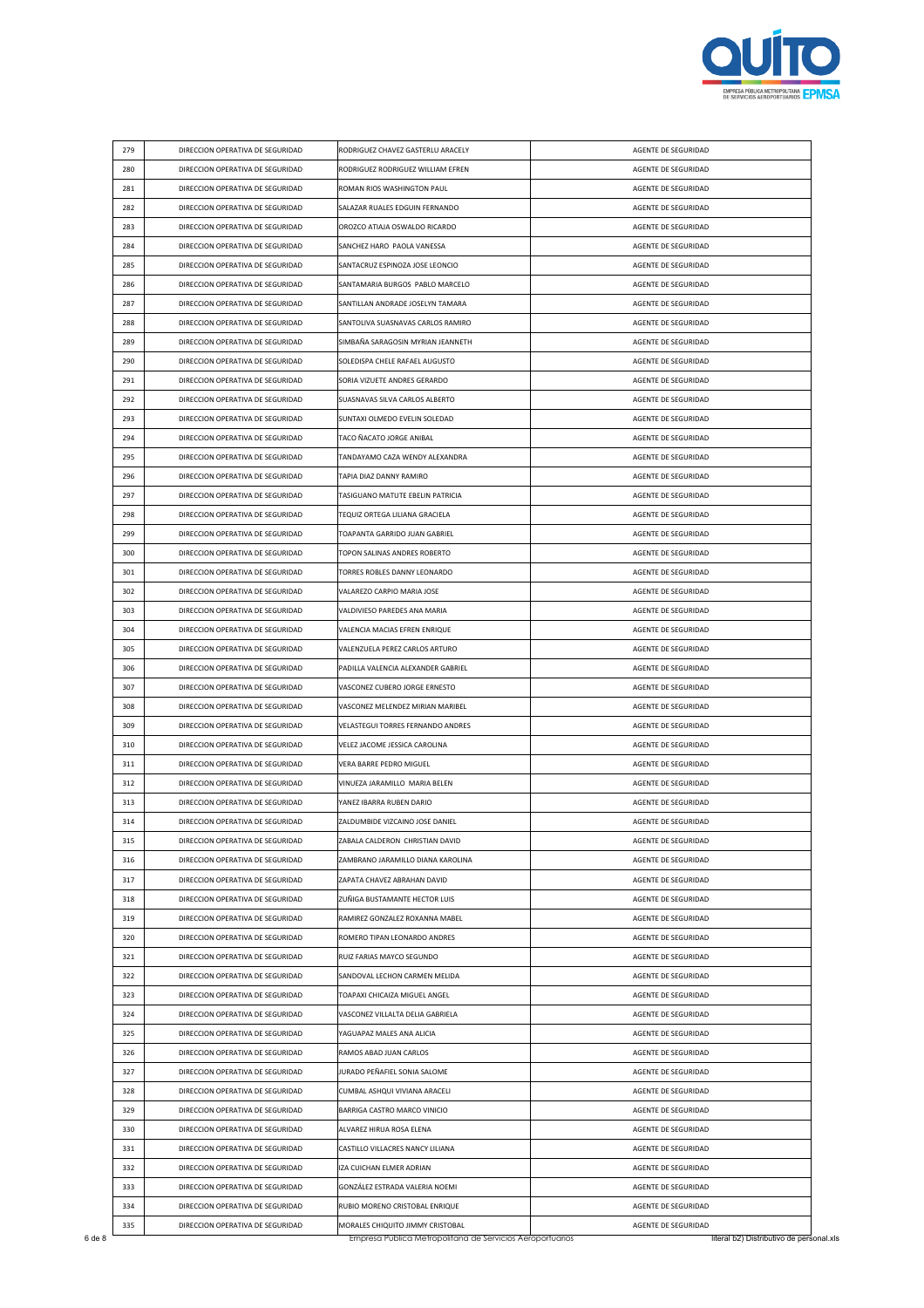

| 336 | DIRECCION OPERATIVA DE SEGURIDAD                       | TRUJILLO TORRES EDISON PATRICIO                        | AGENTE DE SEGURIDAD                           |
|-----|--------------------------------------------------------|--------------------------------------------------------|-----------------------------------------------|
| 337 | DIRECCION OPERATIVA DE SEGURIDAD                       | MEJIA RAMOS GLADYS LORENA                              | AGENTE DE SEGURIDAD                           |
| 338 | DIRECCION OPERATIVA DE SEGURIDAD                       | MENA ONTANEDA ANDREA FERNANDA                          | AGENTE DE SEGURIDAD                           |
| 339 | DIRECCION OPERATIVA DE SEGURIDAD                       | IZA GUACHAMIN CLAUDIO ANIBAL                           | AGENTE DE SEGURIDAD                           |
| 340 | DIRECCION OPERATIVA DE SEGURIDAD                       | TIPANTIZA CHANGOLUISA MARITZA ALEXANDRA                | AGENTE DE SEGURIDAD                           |
| 341 | DIRECCION OPERATIVA DE SEGURIDAD                       | PROAÑO FLORES HERNÁN MARCELO                           | AGENTE DE SEGURIDAD                           |
| 342 | DIRECCION OPERATIVA DE SEGURIDAD                       | CHANCUSIG QUINAPALLO VERÓNICA NATALY                   | AGENTE DE SEGURIDAD                           |
| 343 | DIRECCION OPERATIVA DE SEGURIDAD                       | ARIAS GONZALEZ AIDE ANGELITA                           | AGENTE DE SEGURIDAD                           |
| 344 | DIRECCION OPERATIVA DE SEGURIDAD                       | REYES CHICAIZA MARÍA JULIA                             | AGENTE DE SEGURIDAD                           |
| 345 | DIRECCION OPERATIVA DE SEGURIDAD                       | CANDO BARROSO MIRIAN MARICELA                          | AGENTE DE SEGURIDAD                           |
| 346 | DIRECCION OPERATIVA DE SEGURIDAD                       | CARTAGENA FREIRE MICHELLE ALEJANDRA                    | AGENTE DE SEGURIDAD                           |
| 347 | DIRECCION OPERATIVA DE SEGURIDAD                       | QUILUMBA RODRIGUEZ GUIDO PATRICIO                      | AGENTE DE SEGURIDAD                           |
| 348 | DIRECCION OPERATIVA DE SEGURIDAD                       | SANTAMARÍA CHUIZA LIDIA DEL PILAR                      | AGENTE DE SEGURIDAD                           |
|     |                                                        |                                                        |                                               |
| 349 | DIRECCION OPERATIVA DE SEGURIDAD                       | VILLARROEL ROMERO DARWIN MARCELO                       | AGENTE DE SEGURIDAD                           |
| 350 | DIRECCION OPERATIVA DE SEGURIDAD                       | GRANDA OCHOA CHRISTIAN DANIEL                          | AGENTE DE SEGURIDAD                           |
| 351 | DIRECCION OPERATIVA DE SEGURIDAD                       | ROSERO RIVERA JAIME EDUARDO                            | AGENTE DE SEGURIDAD                           |
| 352 | DIRECCION OPERATIVA DE SEGURIDAD                       | VAZQUEZ ARTEAGA DAYSI DE JESUS                         | AGENTE DE SEGURIDAD                           |
| 353 | DIRECCION OPERATIVA DE SEGURIDAD                       | ROSALES GARCES JEAN PAUL                               | AGENTE DE SEGURIDAD                           |
| 354 | DIRECCION OPERATIVA DE SEGURIDAD                       | BARROS LLANOS GIOVANNY MARCELO                         | AGENTE DE SEGURIDAD                           |
| 355 | DIRECCION OPERATIVA DE SEGURIDAD                       | SERRANO FLORES JIMMY ANDRES                            | AGENTE DE SEGURIDAD                           |
| 356 | DIRECCION OPERATIVA DE SEGURIDAD                       | VALAREZO BRAVO MÓNICA GABRIELA                         | AGENTE DE SEGURIDAD                           |
| 357 | DIRECCION OPERATIVA DE SEGURIDAD                       | MORQUECHO GONZAGA DIANA FERNANDA                       | AGENTE DE SEGURIDAD                           |
| 358 | DIRECCION OPERATIVA DE SEGURIDAD                       | CHIRIBOGA JARAMILLO CHRISTIAN DANIEL                   | AGENTE DE SEGURIDAD                           |
| 359 | DIRECCION OPERATIVA DE SEGURIDAD                       | GARCIA POZO ELIANA LIZETH                              | AGENTE DE SEGURIDAD                           |
| 360 | DIRECCION OPERATIVA DE SEGURIDAD                       | MORRILLO ALVARADO BYRON BOLIVAR                        | AGENTE DE SEGURIDAD                           |
| 361 | DIRECCION OPERATIVA DE SEGURIDAD                       | CARPIO ESPINOZA WASHINTON CARPIO                       | AGENTE DE SEGURIDAD                           |
|     |                                                        |                                                        |                                               |
|     |                                                        | PROCESOS DESCONCENTRADOS                               |                                               |
|     |                                                        | "NO APLICA" La EPMSA no tiene procesos desconcentrados |                                               |
|     |                                                        | <b>ASESORÍAS / NIVEL DE APOYO</b>                      |                                               |
| 362 | AUDITORIA INTERNA                                      | LUZURIAGA RODRIGUEZ BYRON GERMAN                       | AUDITOR INTERNO                               |
| 363 | AUDITORIA INTERNA                                      | JATIVA SALAZAR MARIA DEL CARMEN                        | ASISTENTE ADMINISTRATIVO                      |
| 364 | <b>AUDITORIA INTERNA</b>                               | JATIVA SALAZAR MARIA DEL CARMEN                        | <b>AUDITOR INTERNO 3</b>                      |
| 365 | <b>GERENCIA JURÍDICA</b>                               | DOMINGUEZ SOSA DAFNE                                   | <b>GERENTE JURIDICO</b>                       |
| 366 | <b>GERENCIA JURÍDICA</b>                               | RODRIGUEZ NAVARRETE EDISON RENE                        | ANALISTA JURIDICO 3                           |
| 367 | GERENCIA JURÍDICA                                      | DOMINGUEZ SOSA DAFNE (ENCARGADA)                       | ANALISTA JURIDICO 2                           |
| 368 | GERENCIA JURÍDICA                                      | PADRON PALACIOS IRENE PATRICIA                         | ANALISTA JURIDICO 3                           |
| 369 | <b>GERENCIA JURÍDICA</b>                               | PAEZ BAHAMONDE HENRY FABIAN                            | <b>ASISTENTE JURIDICO</b>                     |
| 370 | GERENCIA DE PLANIFICACIÓN Y DESARROLLO                 | NUÑEZ GARCIA JOSE ROBERTO                              | GERENTE DE PLANIFICACIÓN Y DESARROLLO         |
|     | GERENCIA DE PLANIFICACIÓN Y DESARROLLO                 |                                                        |                                               |
| 371 | COMUNICACION SOCIAL Y RELACIONAMIENTO                  | TERAN NORIEGA MYRIAN CECILIA                           | ASISTENTE ADMINISTRATIVO                      |
| 372 | INSTITUCIONAL<br>COMUNICACION SOCIAL Y RELACIONAMIENTO | GARCIA POZO ELIANA LIZETH                              | COMUNICADOR SOCIAL                            |
| 373 | <b>INSTITUCIONAL</b>                                   | MORRILLO ALVARADO BYRON BOLIVAR                        | RELACIONADOR INSTITUCIONAL                    |
| 374 | GERENCIA ADMINISTRATIVA FINANCIERA                     | CARPIO ESPINOZA WASHINTON CARPIO                       | GERENTE ADMINISTRATIVO FINANCIERO             |
| 375 | GERENCIA ADMINISTRATIVA FINANCIERA                     | PAZMIÑO GALARZA AMPARO ELIZABETH                       | SECREATRIA GERENCIA ADMINISTRATIVA FINANCIERA |
| 376 | DIRECCIÓN FINANCIERA                                   | RON LOPEZ DIEGO FACUNDO                                | DIRECTOR FINANCIERO                           |
| 377 | DIRECCIÓN FINANCIERA                                   | SANTAMARIA CHICO MARTHA LUCIA                          | ASISTENTE FINANCIERA                          |
| 378 | DIRECCIÓN FINANCIERA                                   | LLUMIQUINGA SUAREZ ROBERTO CARLOS                      | <b>ASISTENTE FINANCIERO</b>                   |
| 379 | DIRECCIÓN FINANCIERA                                   | CISNEROS BECERRA NORMA MIROSLAVA                       | ASISTENTE FINANCIERA                          |
| 380 | DIRECCIÓN FINANCIERA                                   | FREILE ARAUZ NANCY XIMENA                              | ESPECIALISTA EN PRESUPUESTO                   |
| 381 | DIRECCIÓN FINANCIERA                                   | ALVAREZ GONZALEZ LILIANA JEANNETH                      | CONTADORA                                     |
| 382 | DIRECCIÓN FINANCIERA                                   | CARRILLO TIPANLUISA MARIA CECILIA                      | <b>TESOREROA</b>                              |
| 383 | DIRECCIÓN FINANCIERA                                   | PAUCAR SUNTAXI GABRIELA ESTEFANIA                      | SECRETARIA                                    |
| 384 | DIRECCIÓN TALENTO HUMANO                               | SOTOMAYOR SOTOMAYOR SOLEDAD ALEXANDRA                  | DIRECTORA DE TALENTO HUMANO                   |
| 385 | DIRECCIÓN TALENTO HUMANO                               | VIZCAINO GUZMAN GUISSELLA DEL PILAR                    | ANALISTA TALENTO HUMANO 3                     |
| 386 | DIRECCIÓN TALENTO HUMANO                               | NAVARRETE FELIX TERESA KARINA                          | ANALISTA TALENTO HUMANO 2                     |
| 387 | DIRECCIÓN TALENTO HUMANO                               | MUÑOZ VARGAS JHONNY RAUL                               | SECRETARIO DE TALENTO HUMANO                  |
| 388 | DIRECCIÓN TALENTO HUMANO                               | BONIFAZ ELIZALDE BORIS ALEXANDER                       | ASISTENTE DE NOMINA                           |